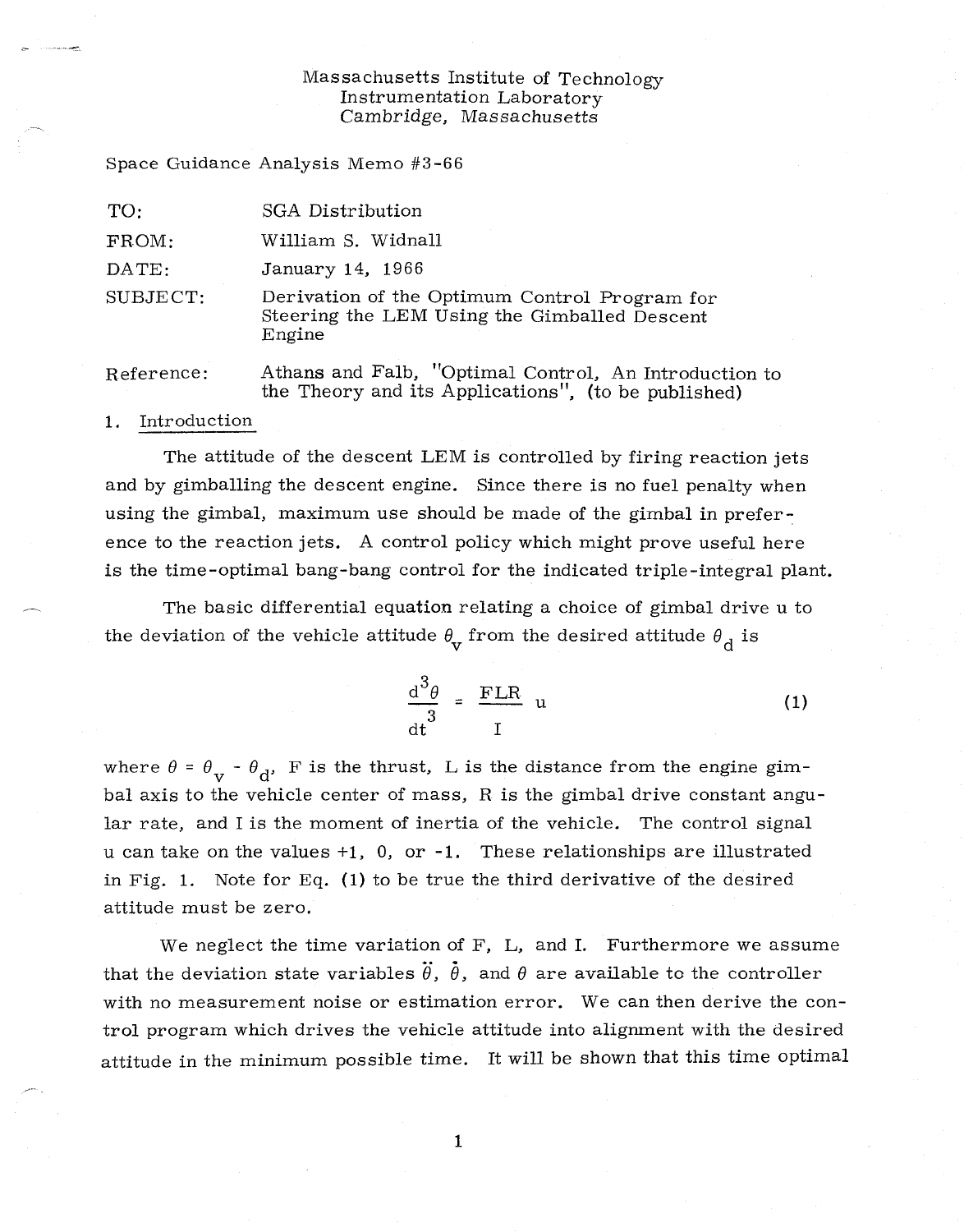control program is the following memoryless nonlinear function of the present state:

$$
c = \left(\frac{I}{FLR}\right)^{1/3}
$$
  
\n
$$
x_1 = c^2 \frac{d^2\theta}{dt^2}, \quad x_2 = c \frac{d\theta}{dt}, \quad x_3 = \theta
$$
  
\n
$$
s_1 = sign(x_1)
$$
  
\n
$$
s_2 = sign(x_2 + \frac{1}{2} s_1 x_1^2)
$$
  
\n
$$
u_{opt} = -sign[x_3 + \frac{1}{3} x_1^3 + s_2 x_1 x_2 + s_2 (s_2 x_2 + \frac{1}{2} x_1^2)^{3/2}]
$$
  
\n(2)

This control program in theory will bring any initial state to the origin using no more than two reversals of the control signal. In practice a limit cycle exists whose amplitude depends on the choice of computer sample rate.

To simplify the notation in this memo, we re-write Eq. (1) in nondimensional form. We define the non-dimensional time variable  $\tau$  to be

where

$$
\tau = \frac{t}{c} \tag{3}
$$

$$
c = \left(\frac{I}{FLR}\right)^{1/3} \text{ sec.}
$$
 (4)

We define the three non-dimensional state variables to be

$$
x_1 = c^2 \frac{d^2 \theta}{dt^2}, \qquad x_2 = c \frac{d\theta}{dt}, \qquad x_3 = \theta \tag{5}
$$

Then the non-dimension set of first order equations equivalent to  $Eq.(1)$  is

$$
\begin{cases}\n\dot{x}_1 = u \\
\dot{x}_2 = x_1 \\
\dot{x}_3 = x_2\n\end{cases}
$$
\n(6)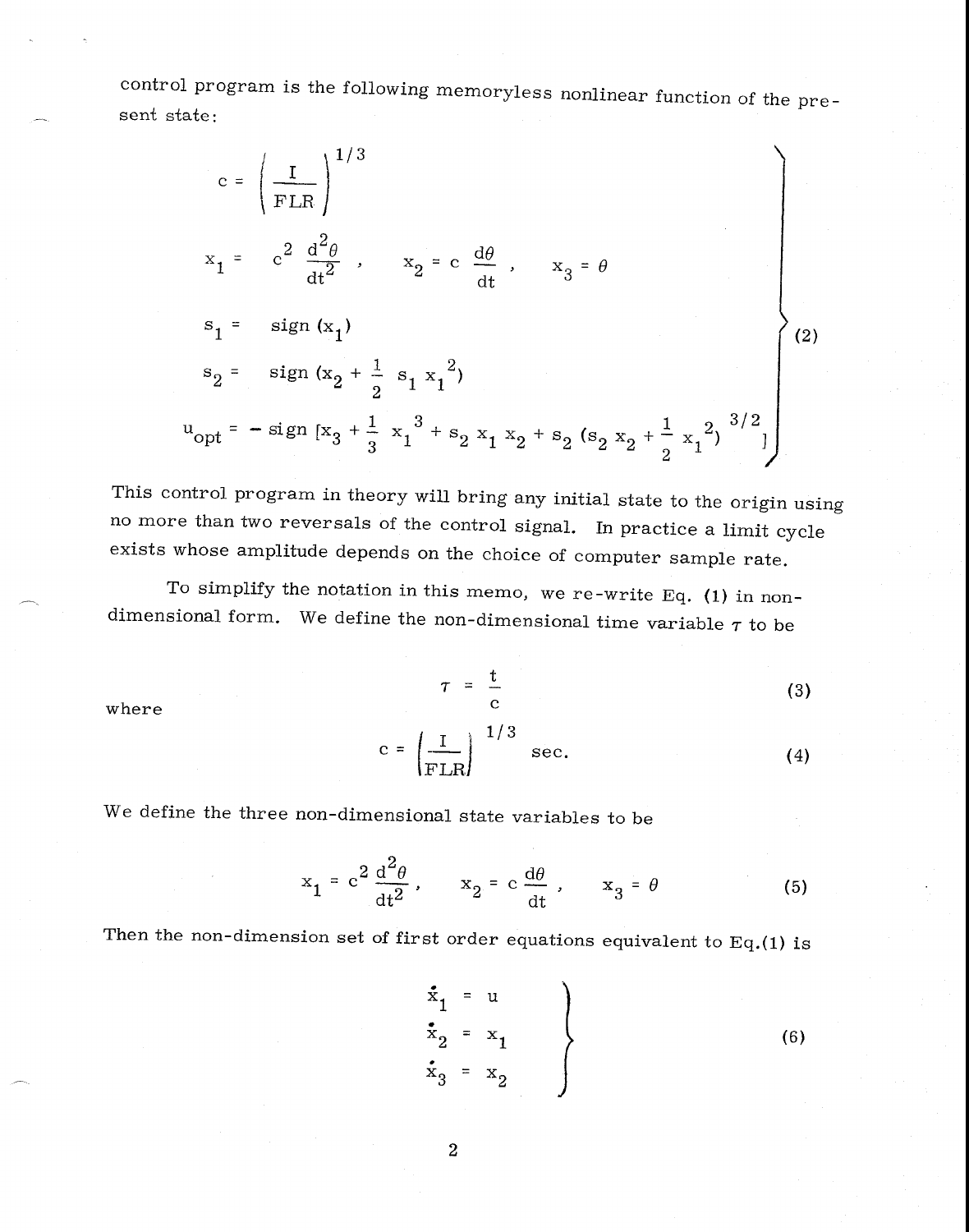where the dot indicates differentiation with respect to  $\tau$ . This equivalent system is illustrated in Fig. 2.

# 2. A Necessary Condition for Optimality

We wish to minimize the cost functional

$$
T = \int_{0}^{T} 1 d\tau
$$
 (7)

The Hamiltonian is the sum of the integrand in Eq.  $(7)$  plus the adjoined differential Eqs. (6).

$$
H = L + p, x \nH = 1 + p1 u + p2 x1 + p3 x2
$$
\n(8)

The time derivative of the adjoint vector  $\underline{p}$  is the negative of the gradient of the Hamiltonian with respect to the state variables.

$$
\underline{\dot{p}} = -\frac{\partial H}{\partial \underline{x}} \implies \dot{p}_3 = 0
$$
\n
$$
\dot{p}_2 = -p_3
$$
\n
$$
\dot{p}_1 = -p_2
$$
\n(9)

The general solution of the adjoint Eq. (9) is

$$
p_3 = 2 K_2
$$
  
\n
$$
p_2 = -K_1 - 2K_2 \tau
$$
  
\n
$$
p_1 = K_0 + K_1 \tau + K_2 \tau^2
$$
 (10)

Pontryagin's minimum principle states: a necessary condition that a choice of control u be optimum is that the Hamiltonian H be minimized by that choice. We have  $+1$ , 0, and  $-1$  as admissible control signals. The choice which minimizes H is

$$
u = - sign [p1] \t\t(11)
$$

Considering Eq. (10) we see that  $p_1$  can change signs never, once, or twice depending on the constants. We conclude that the only control sequences that could possibly be optimal are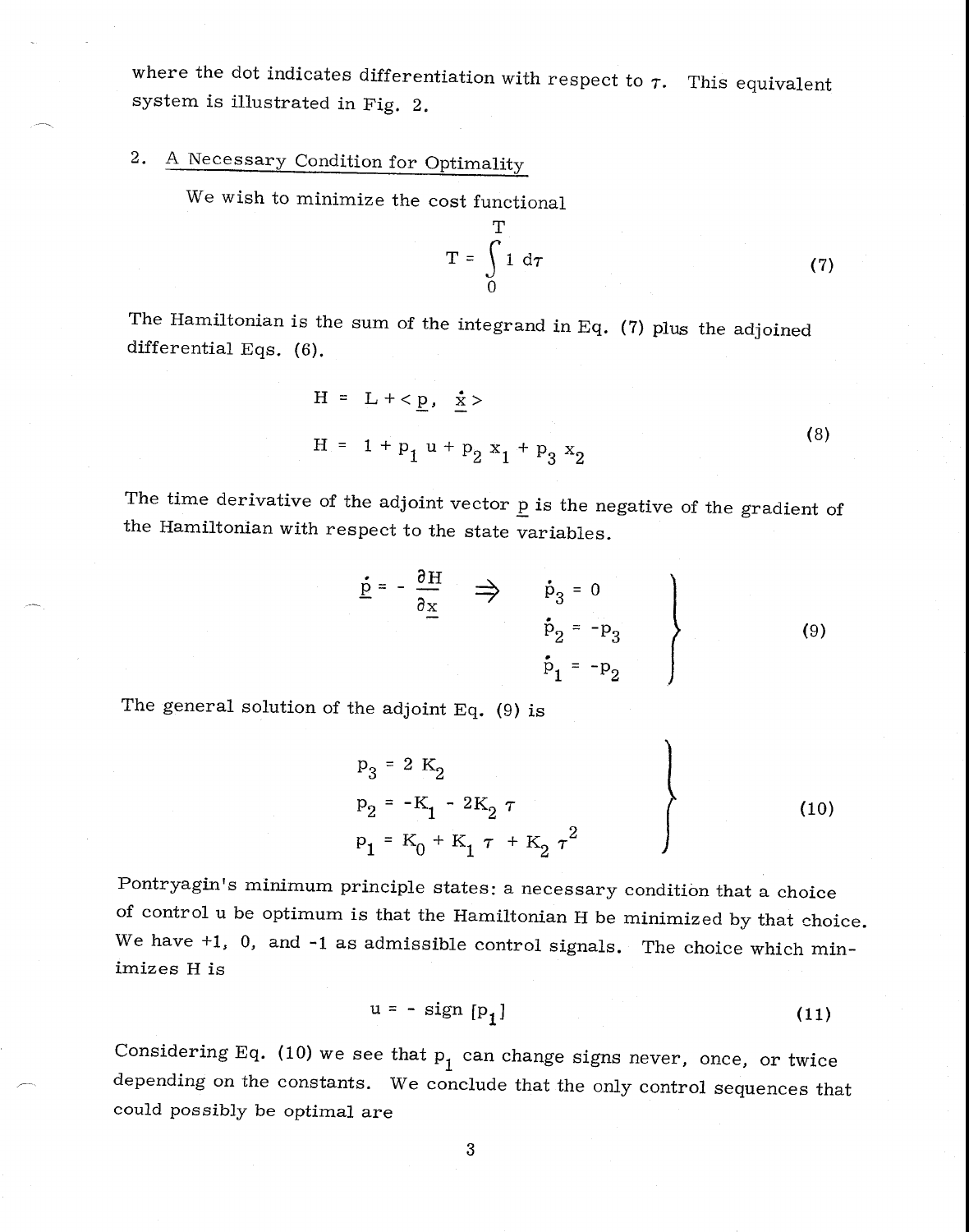A possible exception to conclusion 12 could occur if  $p_1(\tau)$  were zero over some finite interval. In such an interval condition 11 would not determine u. But this will not happen because from Eq. (10),  $p_1(\tau) = 0$  implies  $K_0 = K_1 = K_2 = 0$ , which in turn implies  $p_2$  and  $p_3$  are also zero. And from Eq. (8), the Hamiltonian must therefore equal unity. This is a contradiction because the Hamiltonian is known to be zero along an optimal trajectory of a free terminal time problem.

Thus in searching for the optimal control program, we need consider only those programs which will bring any initial state  $(x_1, x_2, x_3)$  to the origin with no more than two reversals of the control signal. Our derivation of the optimal control program proceeds by constructing one such program. Then the program so constructed is proven to be the only one that exists which meets the minimum switching condition. Since it is unique it must be the optimum.

### 3. Derivation of One Control Program

Define  $V_1^{\dagger}$  to be the set of all states from which the origin can be reached in positive time by applying the single terminal control  $u = +1$ . Similarly define  $V_1$ <sup>-</sup> to be the set of all states from which the origin can be reached in positive time by applying the single terminal control  $u = -1$ . Further we define  $V_1$  to be the union of set  $V_1^+$  and set  $V_1^-$ . That is  $V_1$  is the set of all states from which the origin can be reached in positive time by applying either  $u = +1$  or  $u = -1$ .

We shall develop an alternate coordinate system for the state space, which is more convenient than  $x_1$ ,  $x_2$ ,  $x_3$  for proving properties. The first of these coordinates  $d_1$  is defined as

$$
d_1 = x_1 \tag{13}
$$

An important property of the set  $V_1$  is that states in  $V_1$  may be assigned uniquely to  $V_1^+$  or  $V_1^-$  according to the sign of the coordinate  $d_1$ . We state this as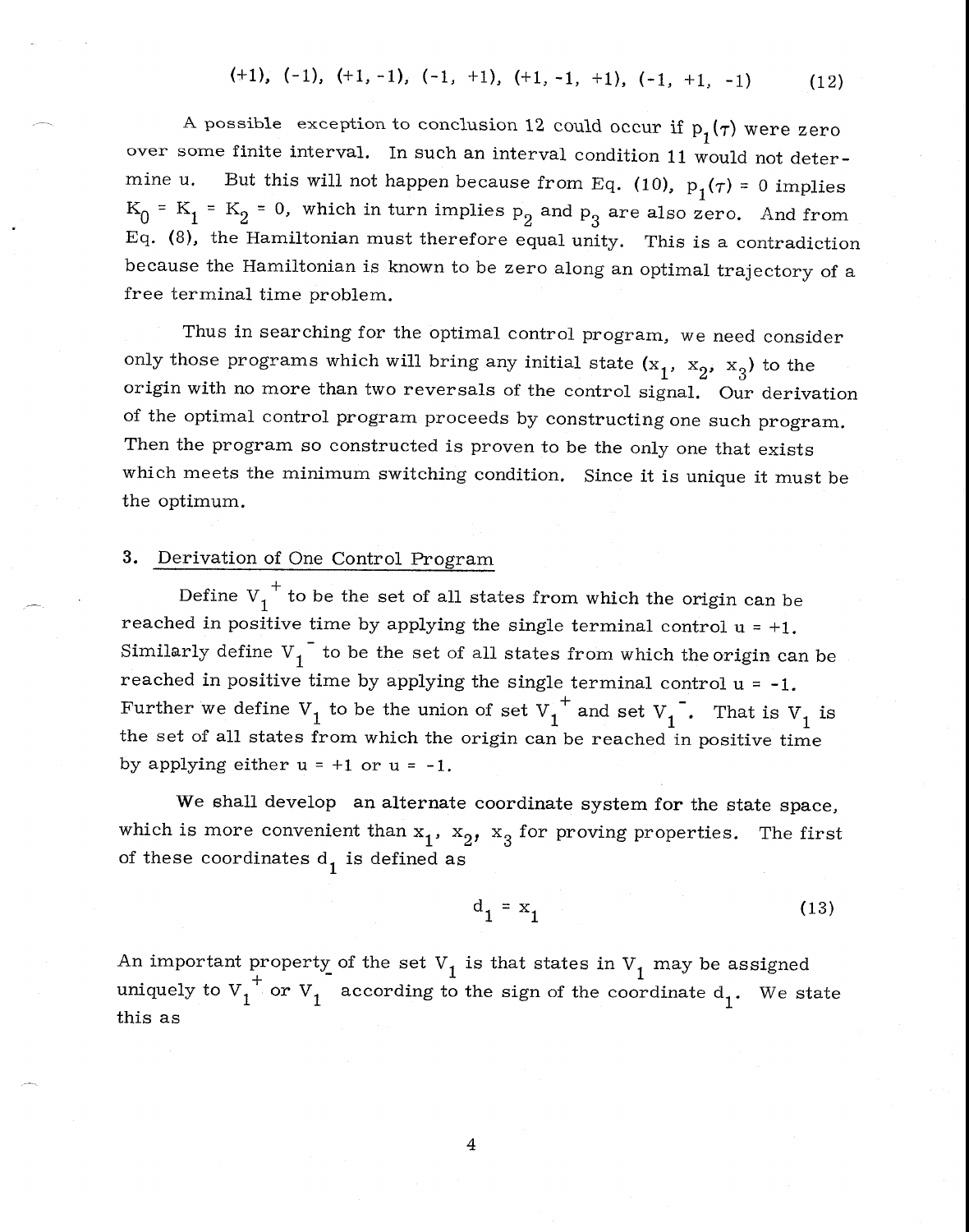PROPERTY 1:

If 
$$
\underline{x} \in V_1
$$
 and  $d_1 > 0$ , then  $\underline{x} \in V_1$   
If  $\underline{x} \in V_1$  and  $d_1 < 0$ , then  $\underline{x} \in V_1$ <sup>+</sup>

To prove this property, we compute the time derivative of  $\rm{d}^{\phantom{\dag}}_1$  using Eq. (13) and (6)

$$
\mathbf{d}_1 = \mathbf{u} \tag{14}
$$

It is clear if the control is held constant at  $u = +1$  and if  $d_1$  is initially positive that  $d_1$  will never be driven to zero. This is illustrated in Fig. 3. Since the origin is a state contained in the plane  $d_1 = 0$ , the origin will never be reached. Hence if  $d_1$  is positive the state can not be in  $V_1^+$ . But if the state is known to be in  $V_1$  then it must be in  $V_1^{\dagger}$ . The proof of the second statement in property 1 is the same.

We may use property 1 as the basis of a control policy to be applied whenever a state is in the set  $V_1$ .

### CONTROL POLICY 1

If  $x \in V_1$ , then apply  $u = - sign(d_1)$ 

We need an explicit formula for the set  $V_1$ . We begin by noting that the general solution to the system of Eq. (6), in an interval where the control signal is held constant, is

$$
x_{1} = c_{1} + u \tau
$$
  
\n
$$
x_{2} = c_{2} + c_{1} \tau + \frac{1}{2} u \tau^{2}
$$
  
\n
$$
x_{3} = c_{3} + c_{2} \tau + \frac{1}{2} c_{1} \tau^{2} + \frac{1}{6} u \tau^{3}
$$
\n(15)

The set of all states from which the state  $\frac{c}{c}$  can be reached in positive time by applying the constant control u may be generated as

$$
x_{1} = c_{1} - ub
$$
\n
$$
x_{2} = c_{2} - c_{1}b + \frac{1}{2}ub^{2}
$$
\n
$$
x_{3} = c_{3} - c_{2}b + \frac{1}{2}c_{1}b^{2} - \frac{1}{6}ub^{3}
$$
\n(16)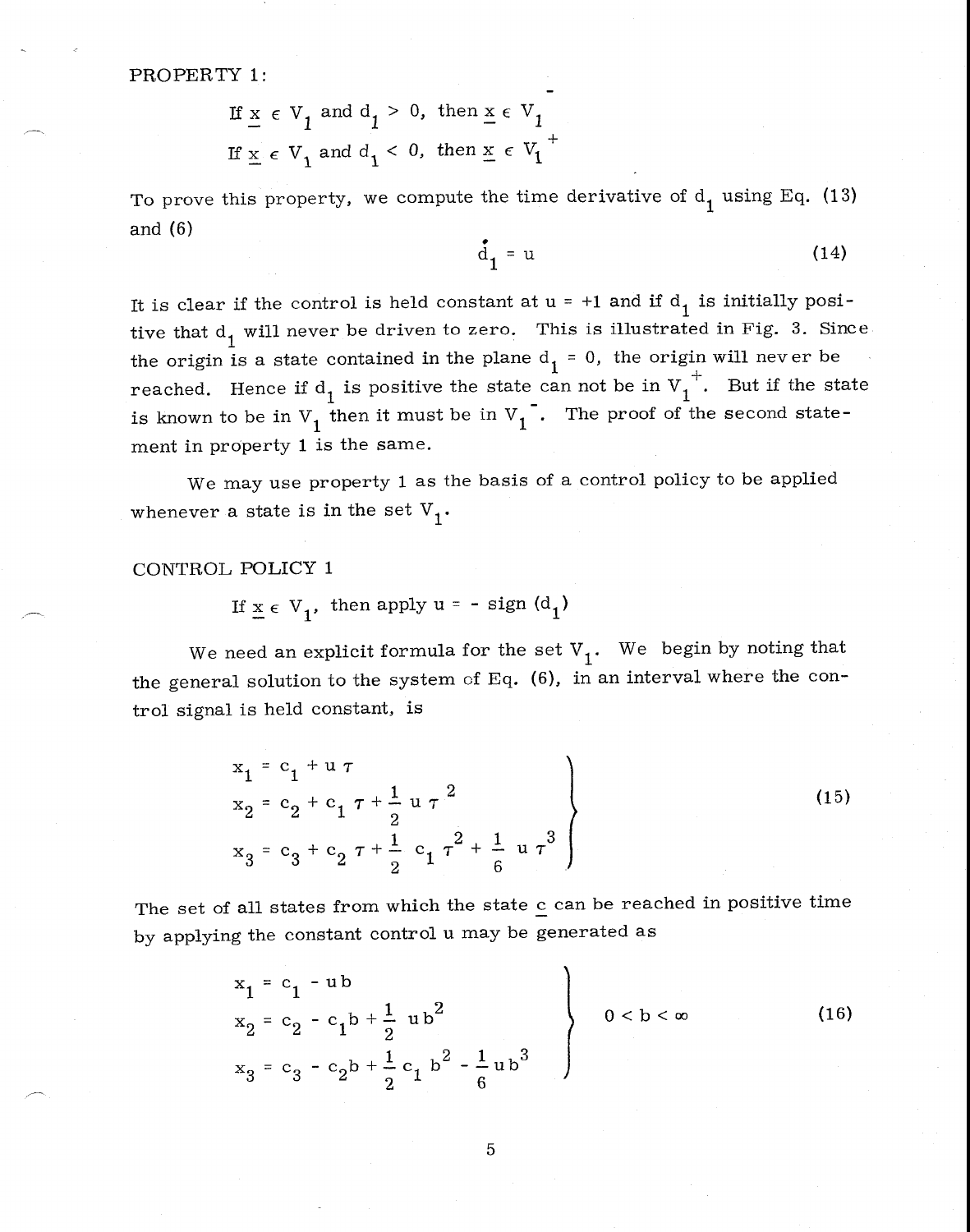In particular the set  $V_1$  is generated by

$$
\begin{cases}\nx_1 = -u_1 b \\
x_2 = \frac{1}{2} u_1 b^2 \\
x_3 = -\frac{1}{6} u_1 b^3\n\end{cases}\n\qquad\n0 < b < \infty
$$
\n(17)

If we use the first formula in set  $17$  to eliminate b from the second and third, we obtain for the set  $V_1$ 

$$
x_{2} = \frac{1}{2} u_{1} x_{1}^{2}
$$
  
\n
$$
x_{3} = \frac{1}{6} x_{1}^{3}
$$
  
\n
$$
u_{1} = \pm 1
$$
\n(18)

And finally, we use property 1 (or control policy 1) to replace  $u_1$  with an explicit function of the coordinate  $d_1$ . This gives us for the set  $V_1$ 

$$
s_1 = sign(d_1) \tag{19}
$$

$$
\begin{array}{c}\n x_2 = -\frac{1}{2} s_1 x_1^2 \\
 x_3 = \frac{1}{6} x_1^3\n\end{array}
$$
\n
$$
\begin{array}{c}\n -\infty < x_1 < \infty \\
 \end{array}
$$
\n(20)

It is clear that the set  $V_1$  is a curve in our three-dimensional state space.

Define  $V_2$ <sup>-</sup> to be the set of all states from which the origin can be reached in positive time by applying a control sequence (-1, +1). It is clear that the set  $V_2$ <sup>-</sup> may be found by generating the set of all states from which some state in the set  $v_1^+$  can be reached in positive time by applying the control  $u = -1$ . Similarly define  $V_2^+$  to be the set of all states from which the origin can be reached in positive time by applying a control sequence (+1, -1). It is clear that the set  $V_2^+$  may be found by generating the set of all states from which some state in the set  $V_i$ <sup>-</sup> can be reached in positive time by applying the control  $u = +1$ . We define  $V_2$  to be the union of set  $V_2$  $2 \cdot$  matrix  $v_2$  is the set of all states if on which the origin can + . That is  $V_2$  is the set of all states from which the origin can be reached in positive time by applying either a control sequence  $(-1, +1)$  or a control sequence (+1, -1).

$$
6\,
$$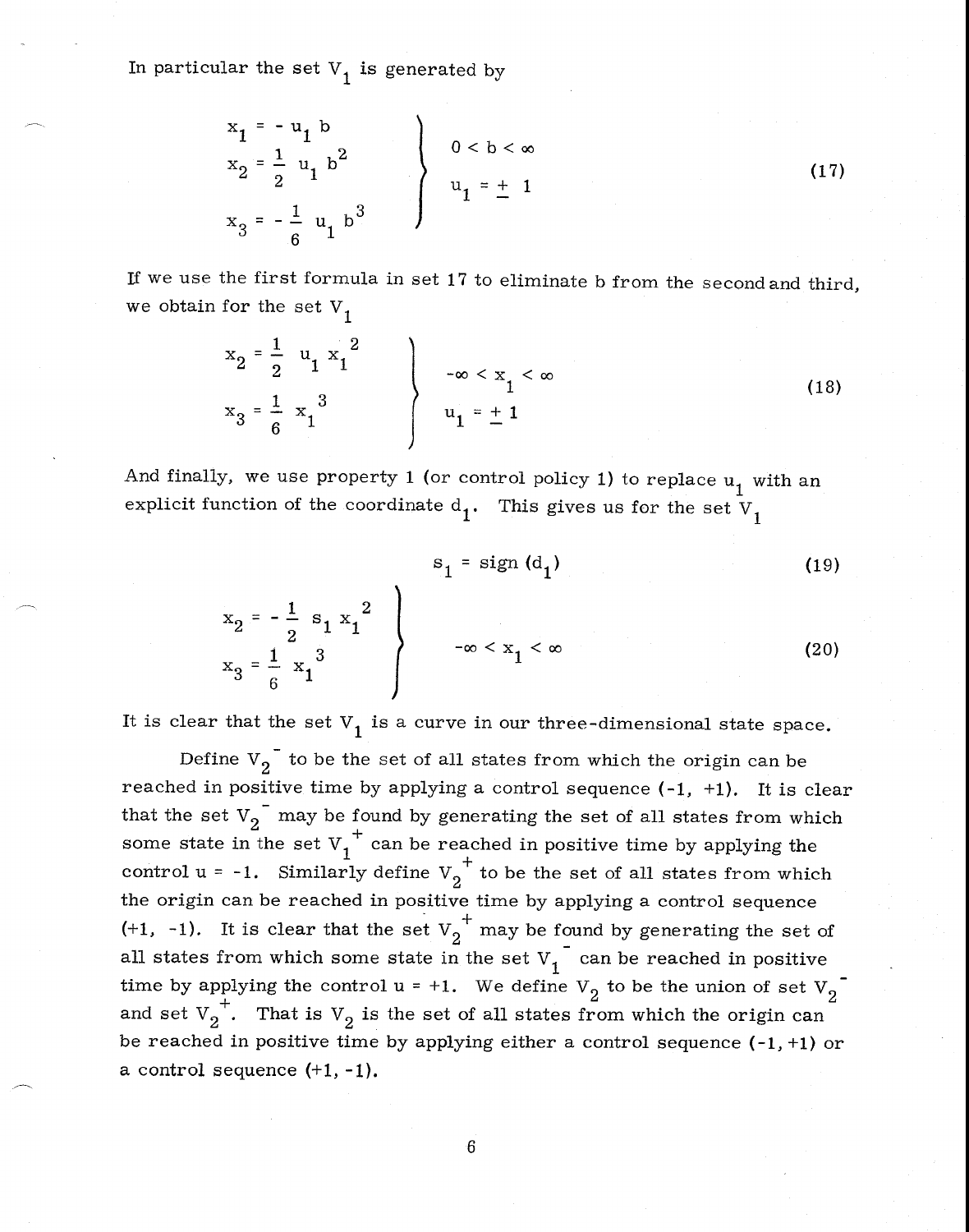We introduce a second coordinate  $d_2$  which is a measure of the distance of a state from the curve  $V_1$ 

$$
d_2 = x_2 + \frac{1}{2} s_1 x_1^2
$$
 (21)

We note from Eq. (20) that a state can be in the curve  $V_1$  only if  $d_2 = 0$ .

An important property of the set  $V_2$  is that states in  $V_2$  may be assigned uniquely to  $V_2$  or  $V_2^+$  according to the sign of the coordinate  $d_2$ . We state this as

PROPERTY 2:

If 
$$
\underline{x} \in V_2
$$
 and  $d_2 > 0$ , then  $\underline{x} \in V_2$   
If  $\underline{x} \in V_2$  and  $d_2 < 0$ , then  $\underline{x} \in V_2^+$ 

To prove this property, we compute the time derivative of  $d<sub>2</sub>$  using definitions 21 and 13 with Eqs.  $(6)$ .

$$
d_2 = (1 + s_1 u)d_1
$$
 (22)

Suppose we apply the control  $u = +1$ . Equation (22) then shows that where  $\mathbf{d}_1$  is negative  $\mathbf{d}_2$  is zero and where  $\mathbf{d}_1$  is positive  $\mathbf{d}_2$  is positive. Hence nowhere is  $\texttt{d}_{\texttt{2}}$  negative. Hence no state in a region where  $\texttt{d}_{\texttt{2}}$  is positive can be driven into the surface  $d_2$  = 0 by applying the control  $u$  = +1. This statement is illustrated in Fig. 4. Now since the curve  $V_1$  is in the surface  $d_2 = 0$ , it is also true that  $V_1$  can not be reached. Hence if a state is where  $d_2$  is positive the state can not be in  $V_2^+$ . But if the state is known to be in  $V_2$  then it must be in  $V_2$ , which proves that first half of property 2. The proof of the second half is the same.

We may use property 2 as the basis of a control policy to be applied whenever a state is in the set  $V_2$ 

CONTROL POLICY 2

If  $\underline{x} \in V_2$ , then apply  $u = -$  sign  $(d_2)$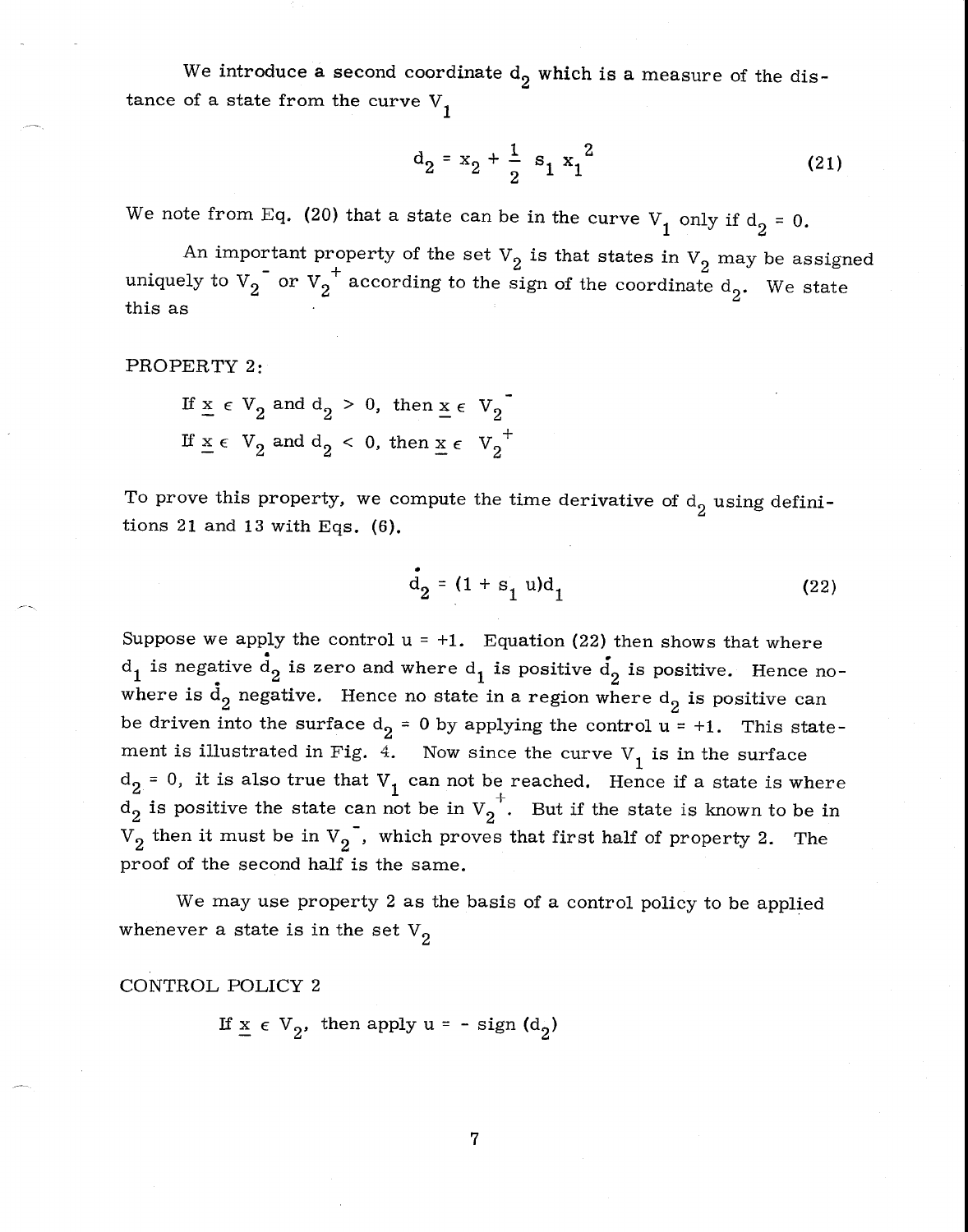We now wish to develop an explicit formula for the set  $V_2$ . In generating relations 16 we specify that  $c$  is in  $V_1$  and u is given explicitly by property 2 (or control policy 2). Thus

$$
s_2 = sign (d_2) \tag{23}
$$

$$
\begin{array}{ccc}\nx_1 &= c_1 + s_2 & b \\
x_2 &= c_2 - c_1 & b - \frac{1}{2} & s_2 & b^2 \\
x_3 &= c_3 - c_2 & b + \frac{1}{2} & c_1 & b^2 + \frac{1}{6} & s_2 & b^3\n\end{array}\n\right\}\n\quad 0 < b < \infty\n\tag{24}
$$

Since c is in  $V_1$  we may use formula 20 to eliminate  $c_2$  and  $c_3$  from Eq. (24). In formula 20,  $s_1$  is the sign of d<sub>1</sub> (which is c<sub>1</sub>). If  $s_2$  is positive, then we know negative control is required to reach  $V_1$ . We will intersect the curve  $V_1$  at a  $c_1$  which is in  $V_1^+$ . And in  $V_1^+$  s<sub>1</sub> is negative. Similarly s<sub>2</sub> negative at x implies  $s_1$  positive at c. So use  $s_1 = -s_2$ . The set  $V_2$  is now expressed as

$$
x_{1} = c_{1} + s_{2} b
$$
\n
$$
x_{2} = \frac{1}{2} s_{2} c_{1}^{2} - c_{1} b - \frac{1}{2} s_{2} b^{2}
$$
\n
$$
x_{3} = \frac{1}{6} c_{1}^{3} - \frac{1}{2} s_{2} c_{1}^{2} b + \frac{1}{2} c_{1} b^{2} + \frac{1}{6} s_{2} b^{3}
$$
\n
$$
(25)
$$

Use the first formula of relations 25 to eliminate the generating variable b from the second and third formulas. The set  $V_2$  is then written as

$$
\begin{array}{c}\nx_2 = s_2 c_1^2 - \frac{1}{2} s_2 x_1^2 \\
x_3 = c_1^3 - c_1^2 x_1 + \frac{1}{6} x_1^3\n\end{array}
$$
\n
$$
\begin{array}{c}\n-\infty < c_1 < \infty \\
s_2 c_1 < s_2 x_1 < \infty\n\end{array}
$$
\n(26)

The first formula of 26 can be solved for the point  $c_1$  where a state in  $V_2$  would be driven into  $V_1$ 

$$
c_1 = -s_2 (s_2 x_2 + \frac{1}{2} x_1^2)^{1/2}
$$
 (27)

The sign of the root in formula 27 has been set to  $-s_2$ . The reason for this choice is, as mentioned before, that in regions of  $V_2$  where  $s_2$  is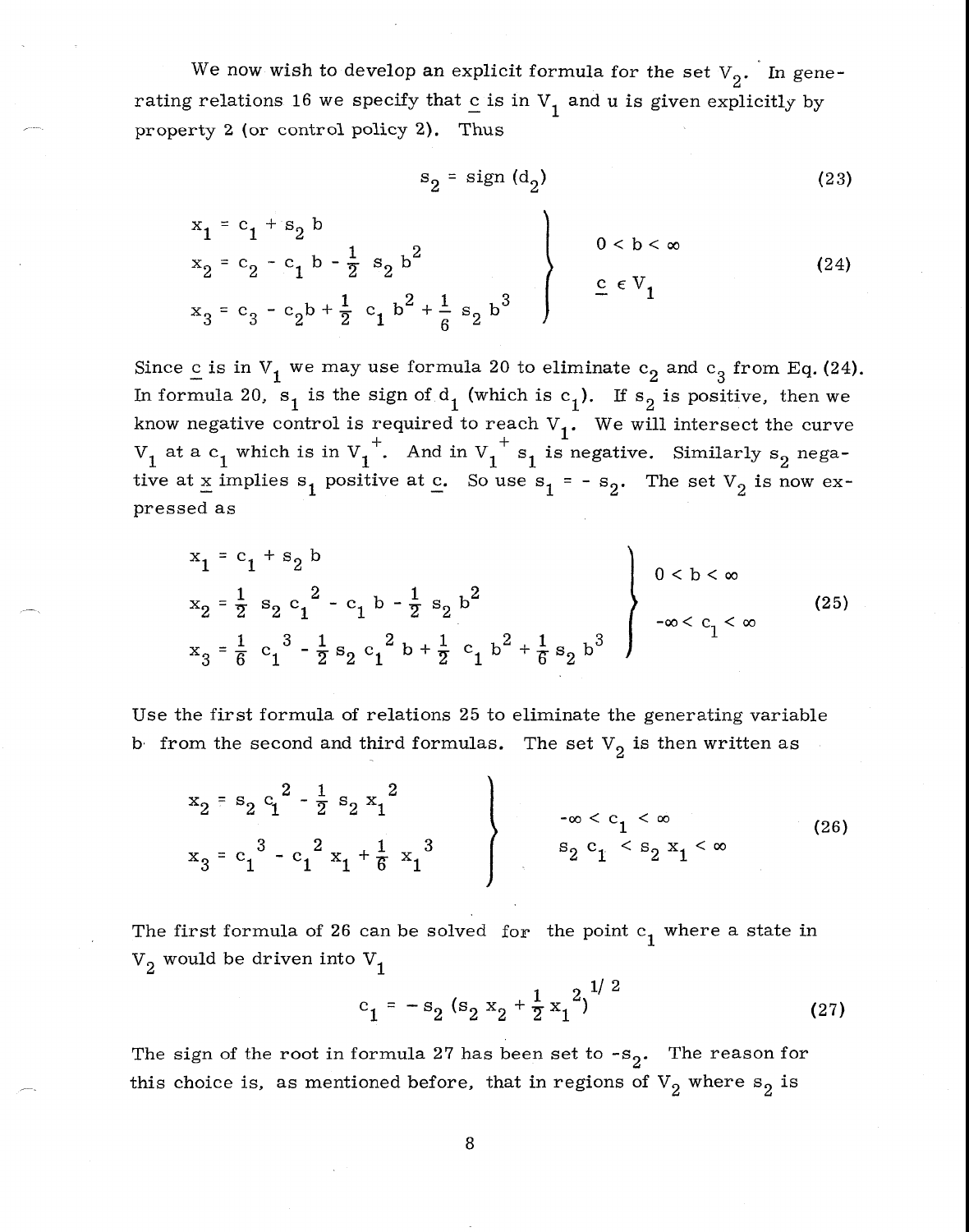negative (that is in  $V_2^+$ ) the state is driven to the set  $V_1^-$  where  $c_1$  is positive. And in regions of  $V_2$  where  $s_2$  is positive the state is driven into  $V_1^{\dagger}$ where  $c_1$  is negative. We use formula 27 to eliminate  $c_1$  from the second formula of 26. This gives us our desired explicit formula for the set  $V_2$  $v_2$ <sup>-</sup> and V<sub>2</sub><sup>+</sup>.

$$
x_3 = -\frac{1}{3}x_1^3 - s_2x_1x_2 - s_2(s_2x_2 + \frac{1}{2}x_1^2)^{3/2}
$$
 (28)

It is clear that, whereas  $V_1$  was a curve,  $V_2$  is a surface in our three dimensional space.

Define  $\operatorname{V_3}^+$  to be the set of all states from which the origin can be reached in positive time by applying a control sequence  $(+1, -1, +1)$ . Similarly define  $V_3$ <sup>-</sup> to be the set of all states from which the origin can be reached in positive time by applying a control sequence  $(-1, +1, -1)$ . We define  $V_3$  to be the union of set  $V_3^{\dagger}$  and  $V_3^{\dagger}$ . That is  $V_3$  is the set of all states from which the origin can be reached in positive time by applying either a control sequence  $(+1, -1, +1)$  or a control sequence  $(-1, +1, -1)$ .

We introduce our third coordinate  $d_3$  which is a measure of the distance of a state from the surface  $V_2$ 

$$
d_3 = x_3 + \frac{1}{3}x_1^3 + s_2 x_1 x_2 + s_2 (s_2 x_2 + \frac{1}{2}x_1^2)^{3/2}
$$
 (29)

We note from Eq. (28) that a state is in the surface  $V_2$  if and only if  $d_3 = 0$ .

An important property of the set  $V_3$  is that states in  $V_3$  may be assigned uniquely to  $V_3^+$  or  $V_3^-$  according to the sign of the coordinate  $d_3$ . We state this as

PROPERTY 3

If  $\underline{x} \in V_3$  and  $d_3 > 0$ , then  $\underline{x} \in V_3$ If  $\underline{x} \in V_3$  and  $d_3 < 0$ , then  $\underline{x} \in V_3$ +

The proof again follows from the time derivative of the relevent coordinate. Using the coordinate definitions 29, 21, and 13 with the system differential equations 6 we find

$$
d_3 = (1 + u s_2) \{d_2 + (2s_2 - s_1) \frac{1}{2} d_1^2 + \frac{3}{2} d_1[s_2 d_2 + \frac{1 - s_1 s_2}{2}) d_1^2\}^{1/2}
$$
(30)

Examining formula 30 in each of four regions of our state space we find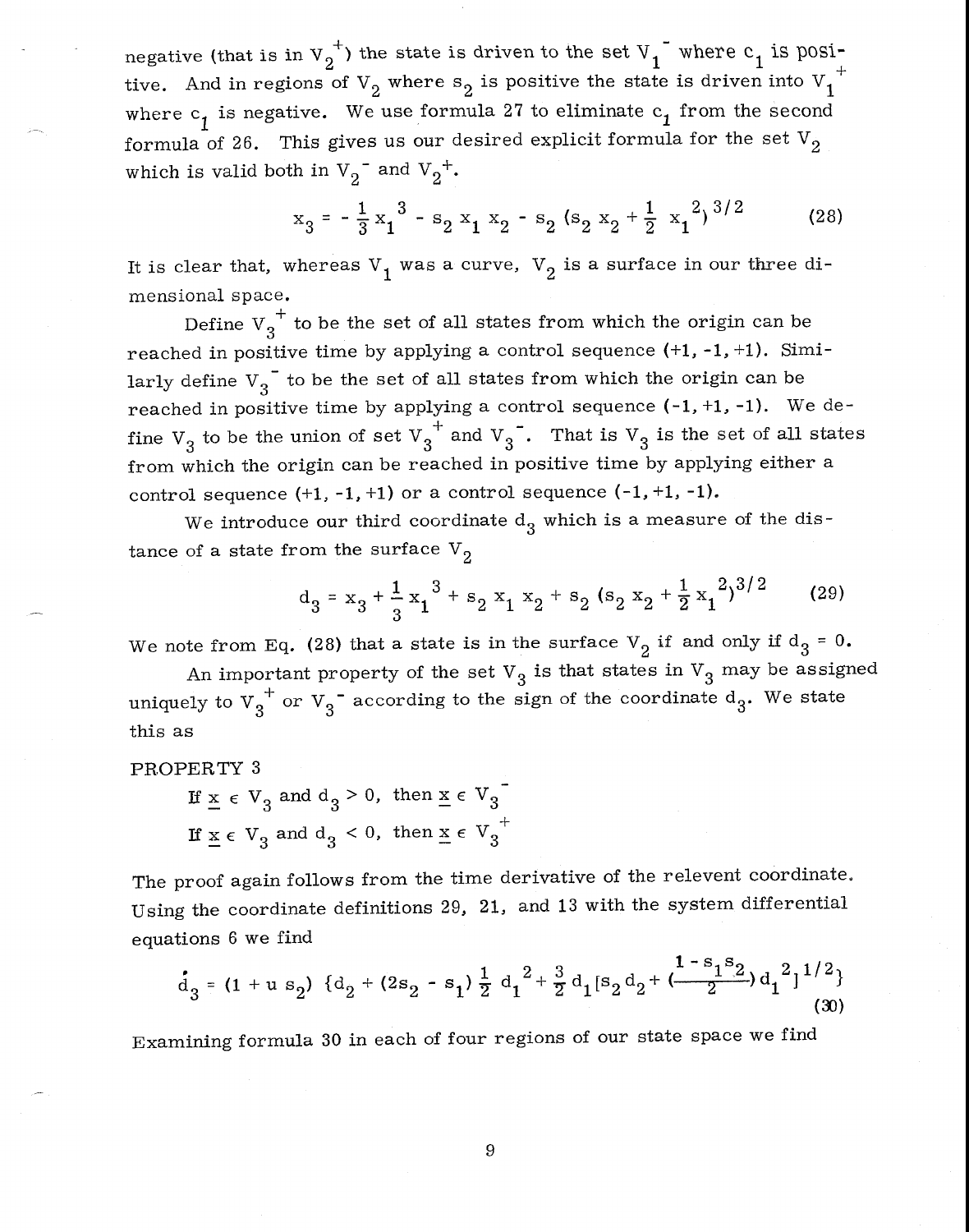Region I:  $d_1 > 0$  (s<sub>1</sub> = + 1),  $d_2 > 0$  (s<sub>2</sub> = +1)

$$
d_3 = (1 + u) (d_2 + \frac{1}{2}d_1^2 + \frac{3}{2}d_1 \sqrt{d_2}) \ge 0
$$
 (31)

Region II:  $d_1 < 0$  (s<sub>1</sub> = -1),  $d_2 > 0$  (s<sub>2</sub> = + 1)

$$
d_3 = (1 + u) (d_2 + \frac{3}{2} d_1^2 + \frac{3}{2} d_1 \sqrt{d_2 + d_1^2}) \ge 0
$$
 (32)

Region III:  $d_1 < 0$  (s<sub>1</sub> = -1),  $d_2 < 0$  (s<sub>2</sub> = -1)

$$
d_3 = (1 - u) (d_2 - \frac{1}{2} d_1^2 + \frac{3}{2} d_1 \sqrt{s_2 d_2}) \le 0
$$
 (33)

Region IV:  $d_1 > 0$  (s<sub>1</sub> = + 1),  $d_2 < 0$  (s<sub>2</sub> = -1)

$$
d_3 = (1 - u) (d_2 - \frac{3}{2}d_1^2 + \frac{3}{2}d_1 \sqrt{s_2d_2 + d_1^2}) \le 0
$$
 (34)  
negative

In region I it was obvious that the factor in brackets is positive because each term in that factor is positive. It is less obvious in the case of region II. To prove this in region II we note that the first two terms in the factor are positive while the third term is negative. We can compare the relative magnitude of the positive terms versus the negative term by squaring both groups

$$
(\mathbf{d}_2 + \frac{3}{2} \mathbf{d}_1^2)^2 \text{ vs. } (\frac{3}{2} \mathbf{d}_1 \sqrt{\mathbf{d}_2 + \mathbf{d}_1^2})^2 \tag{35}
$$

$$
d_2^2 + \frac{12}{4} d_1^2 d_2 + \frac{9}{4} d_1^4
$$
 vs.  $\frac{9}{4} d_1^2 d_2 + \frac{9}{4} d_1^4$  (36)

Result 36 shows that the positive terms have a larger magnitude than the negative term, which proves our assertion that the factor in brackets for region II is positive. Similarly in region III it was obvious that the factor was negative. And, in region IV a comparison of magnitudes proves the factor negative. Now suppose we apply the control  $u = +1$ . Equations(31)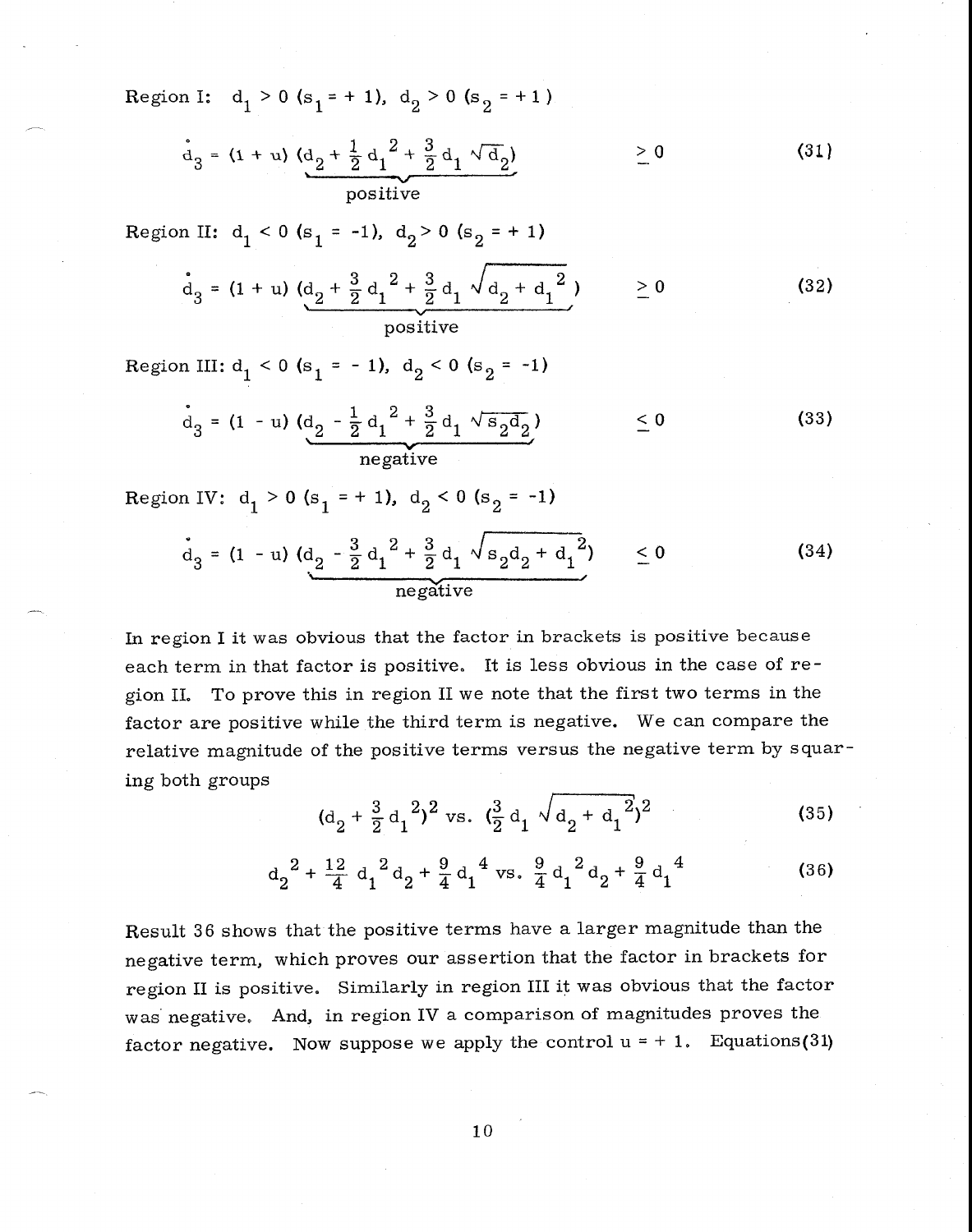to(34)show that in the four regions  $\mathring{\text{d}}_3$  is positive, positive, zero, and zero respectively. Since these four regions include all of the state space we conclude that for  $u = + 1$  nowhere can  $d_3$  be negative. Hence no state in a region where  $d_3$  is positive can be driven to the surface  $d_3 = 0$ by applying the control  $u = + 1$ . And since  $d_3 = 0$  is by definition the surface  $V_2$  the same statement applies with respect to  $V_2$ . Thus such a state cannot be in  $v_3^{\dagger}$ . But if the state is known to be in  $v_3^{\dagger}$  then it must be in  $V_3$ , which proves the first statement of property 3. The proof of the second statement is identical.

We may use property 3 as the basis of a control policy to be applied when ever a state is in the set  $V_3$ .

#### CONTROL POLICY 3

If  $x \in V_3$ , then apply  $u = - sign (d_3)$ 

We have developed three control policies one of which may be used provided we are at a state in  $V_1$ , or  $V_2$  or  $V_3$ . We now claim that every state in our state space is contained in one of these three sets of states. That is for every initial state there exists a way of driving the state to the origin with no more than two control reversals. First we note that the coordinate transformation yielding  $d_1$ ,  $d_2$ , and  $d_3$  (see definitions 13, 21, and 29) is defined for all states  $\underline{x}$ . Now if  $d_3$  is not equal to zero, does that necessarily imply that a state is contained in the set  $V<sub>3</sub>$ ? We already proved that if  $d_3$  > 0 then  $V_2$  cannot be reached by applying the constant control  $u = + 1$ . So we must prove that if we try  $u = -1$  V<sub>2</sub> will be reached without fail. We note from formula 14 that for  $u = -1$ ,  $\frac{d}{d_1}$  is always negative. Thus  $d_1$  will eventually become negative and will remain negative. We see from formula 22 that  $d_2$  becomes negative as soon as  $d_1$  goes negative. Thus  $d_2$  will eventually become negative and will remain negative. And finally from formula 33, since  $d_1$  and  $d_2$  are both negative and the control is negative,  $d_3$  is negative. Thus, any initial state where  $d_3$  was positive will be driven into the surface  $d_3 = 0$  by applying  $u = -1$ . Similarly we can prove that where  $d_3$  is negative, applying  $u = + 1$  will drive any state into  $d_3 = 0$ . Thus we have proved that all states where  $d_3$  is not zero are contained in the set  $V_3$ . In the cases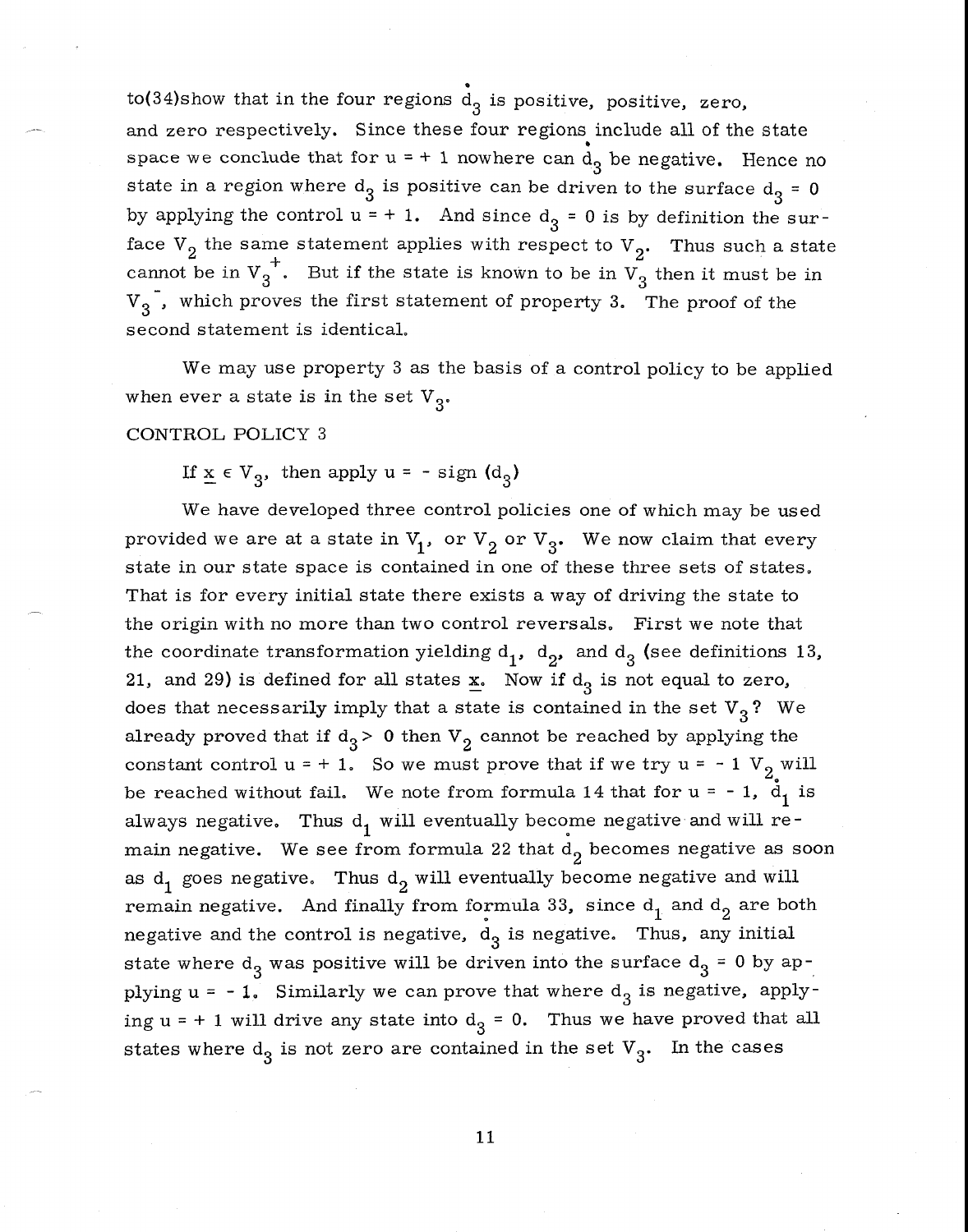where  $d_3$  = 0 we are by definition on the surface  $V_2$  or the curve  $V_1$ . But if  $d_2$  is not zero we cannot be in the curve  $V_1$ .

The above discussion provides a unique method for assigning any state to one of the sets  $V_3$ ,  $V_2$ , or  $V_1$  according to the coordinates  $d_3$ ,  $d_2$ , and  $d_1$ . We combine this assignment method with the three control policies already stated to give an explicit control program, which meets the necessary condition that any initial state is transferred to the origin with no more than two control reversals:

EXPLICIT CONTROL PROGRAM

$$
d_{1} = x_{1}
$$
\n
$$
s_{1} = sign (d_{1})
$$
\n
$$
d_{2} = x_{2} + \frac{1}{2} s_{1} x_{1}^{2}
$$
\n
$$
s_{2} = sign (d_{2})
$$
\n
$$
d_{3} = x_{3} + \frac{1}{3} x_{1}^{3} + s_{2} x_{1} x_{2} + s_{2} (s_{2} x_{2} + \frac{1}{2} x_{1}^{2})^{3/2}
$$
\n
$$
s_{3} = sign (d_{3})
$$
\nIf  $d_{3} \neq 0$ , apply  $u = -s_{3}$   
\nIf  $d_{3} = 0$ , If  $d_{2} \neq 0$ , apply  $u = -s_{2}$   
\nIf  $d_{3} = 0$ , If  $d_{2} = 0$ , apply  $u = -s_{1}$ 

#### 4. Proof that the Control Program is Uniquely Optimal

We know that control policy 3 will drive any state in  $V_3$  to  $V_2$ . We also proved that the opposite policy could never reach  $V_2$ . Thus if at any point in  $V_3$  we deviate from policy 3 and apply the opposite control, we will never reach  $V_2$  unless we reverse the control and return to policy 3. But introducing a reversal in  $V_3$  necessarily implies that the origin will not be reached in a way that meets the minimum switching condition. Thus any alternate policy in  $V_3$  cannot be an optimal policy.

On the surface  $V_2$  we have  $d_3 = 0$  and  $d_2 \neq 0$ . We know that control policy 2 will drive any state in  $V_2$  to  $V_1$ . But suppose at some point we deviate from policy 2 and apply the opposite control. In particular suppose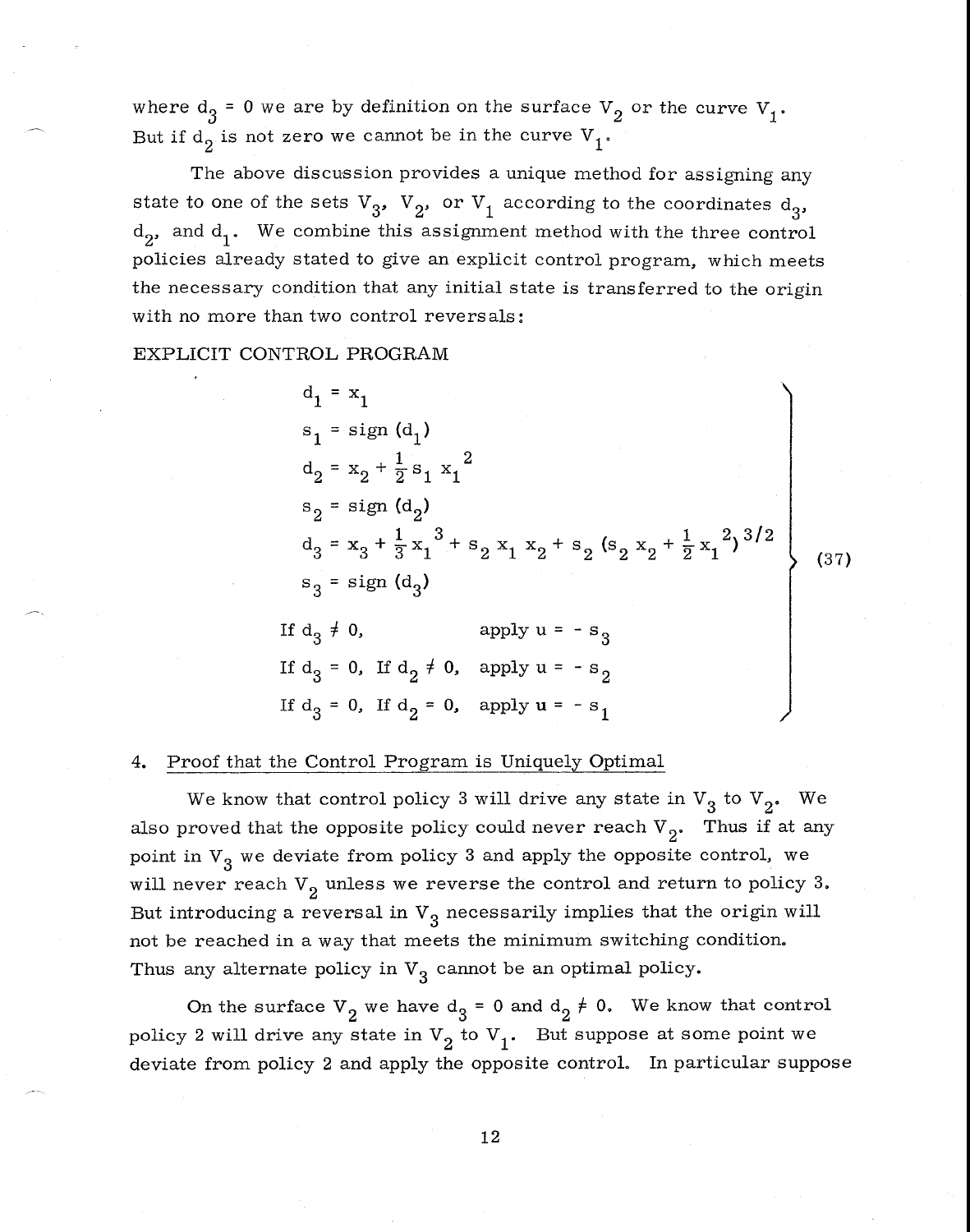we apply  $u = + 1$  where  $d_2 > 0$ . We see from formulas 31 and 32 that  $d_3$ instantly becomes positive. So the state moves into a region of  $V_3$  where  $d_3 > 0$ . And with  $u = +1$  and  $d_3 > 0$  the surface  $V_2$  will not be reached again unless we reverse the control and apply policy 3. But introducing a reversal in  $V_{3}$  necessarily implies that the minimum switching condition cannot be met. Thus any alternate policy to policy 2 in  $V_2$  cannot be an optimal policy.

In the curve  $V_1$  we have  $d_3 = 0$  and  $d_2 = 0$ . We know that control policy 1 will drive any state in  $V_1$  to the origin. But suppose at some point we deviate from policy 1 and apply the opposite control. In particular suppose we apply  $u = + 1$  where  $d_1 > 0$ . We see from formula 22 that  $d_2$ instantly becomes positive, so  $d_2$  is driven positive. With  $u = + 1$ , and both  $d_1$  and  $d_2$  positive formula 31 shows that  $d_3$  is positive. Again we are in region  $V_3$  and a reversal is required if we are ever to reach  $V_2$ . Thus any alternative to policy 1 in  $V_1$  cannot be an optimal policy.

Now since we have proven that no other policies exist, which can drive any state to the origin with no more than two control reversals, we have proven that our control program is uniquely optimal.

A typical trajectory driven by the optimal control program is shown in Fig. 5. The corresponding waveforms are shown in Fig. 6.

## 5. Some Engineering Considerations

In a practical application it is impossible to time a control reversal so that a trajectory is transferred precisely onto the surface  $V_2$ . For example in a computer control program the computation delay, between the discovery that  $d_3$  has passed zero and the commanding of the required control reversal, allows the trajectory to integrate a finite distance past the switching surface. Even if the improbable occurred and the control was reversed precisely on the analytic surface  $V_2$ , the ensuing trajectory would soon wander off the analytic surface, because the actual vehicle is not perfectly described by the assumed differential equation. Therefore we need to program only policy 3. This policy is adequate to bring any state sufficiently close to the origin.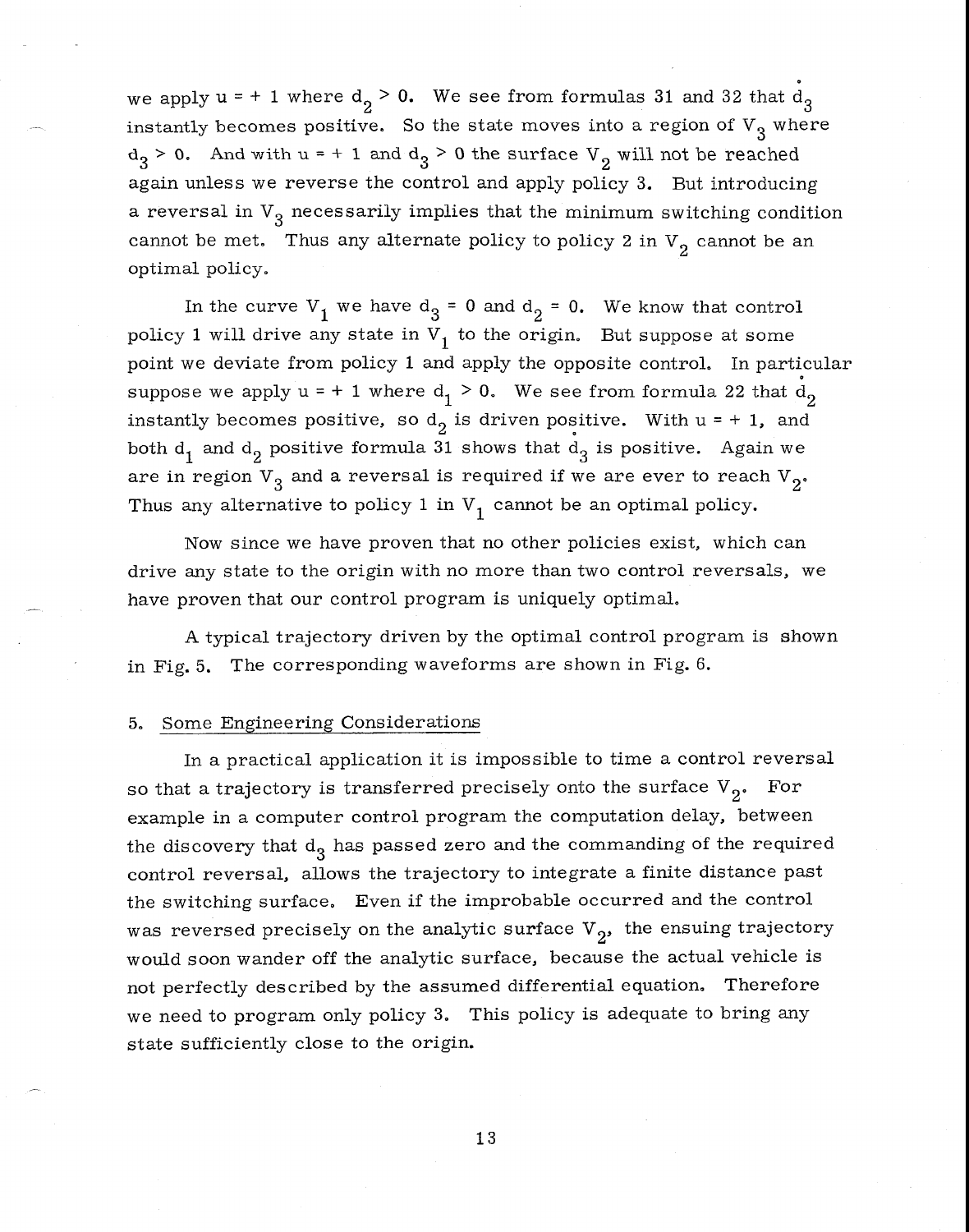Suppose the control program is synthesized by a computer which only samples the deviation state with a uniform sampling rate  $\Delta \tau$  and only makes decisions to reverse the control signal at these instants. In this case, after the initial transient dies out, the process will exhibit a limit cycle. At one sample time  $d_3$  is found positive so negative control is commanded. At the next sample time  $d_3$  has been driven negative so positive control is commanded. And so forth. We may compute the amplitude of this limit cycle as a function of our choice of sample period  $\Delta \tau$ . Suppose  $d_3$  was found negative at a state  $c$  and positive control has been commanded. From relations 15 the ensuing trajectory will be

$$
x_{1} = c_{1} + \tau
$$
  
\n
$$
x_{2} = c_{2} + c_{1} \tau + \frac{1}{2} \tau^{2}
$$
  
\n
$$
x_{3} = c_{3} + c_{2} \tau + \frac{1}{2} c_{1} \tau^{2} + \frac{1}{6} \tau^{3}
$$
  
\n
$$
0 < \tau < \Delta \tau
$$
 (38)

When  $\tau = \Delta \tau$ , if we are in the limit cycle, the state will have reached a point symmetrically opposite the initial point. That is

$$
- c_1 = c_1 + \Delta \tau
$$
  
\n
$$
- c_2 = c_2 + c_1 \Delta \tau + \frac{1}{2} (\Delta \tau)^2
$$
  
\n
$$
- c_3 = c_3 + c_2 \Delta \tau + \frac{1}{2} c_1 (\Delta \tau)^2 + \frac{1}{6} (\Delta \tau)^3
$$
\n(39)

The solution of the set of Eqs. 39 is

$$
c_1 = -(\frac{\Delta \tau}{2}),
$$
  $c_2 = 0,$   $c_3 = \frac{1}{3}(\frac{\Delta \tau}{2})^3$  (40)

The trajectories in this limit cycle are shown in Fig. 7. It is easily shown that the maximum excursion of each component of the state vector is

$$
x_1 = \frac{\Delta \tau}{2}
$$
,  $x_2 = \frac{1}{2} (\frac{\Delta \tau}{2})^2$ ,  $x_3 = \frac{1}{3} (\frac{\Delta \tau}{2})^3$  (41)

If we use definitions 3, 4, and 5 we return to the original state variables. The maximum values are then given by

$$
K = \frac{I}{FLR} \sec^3 \tag{42}
$$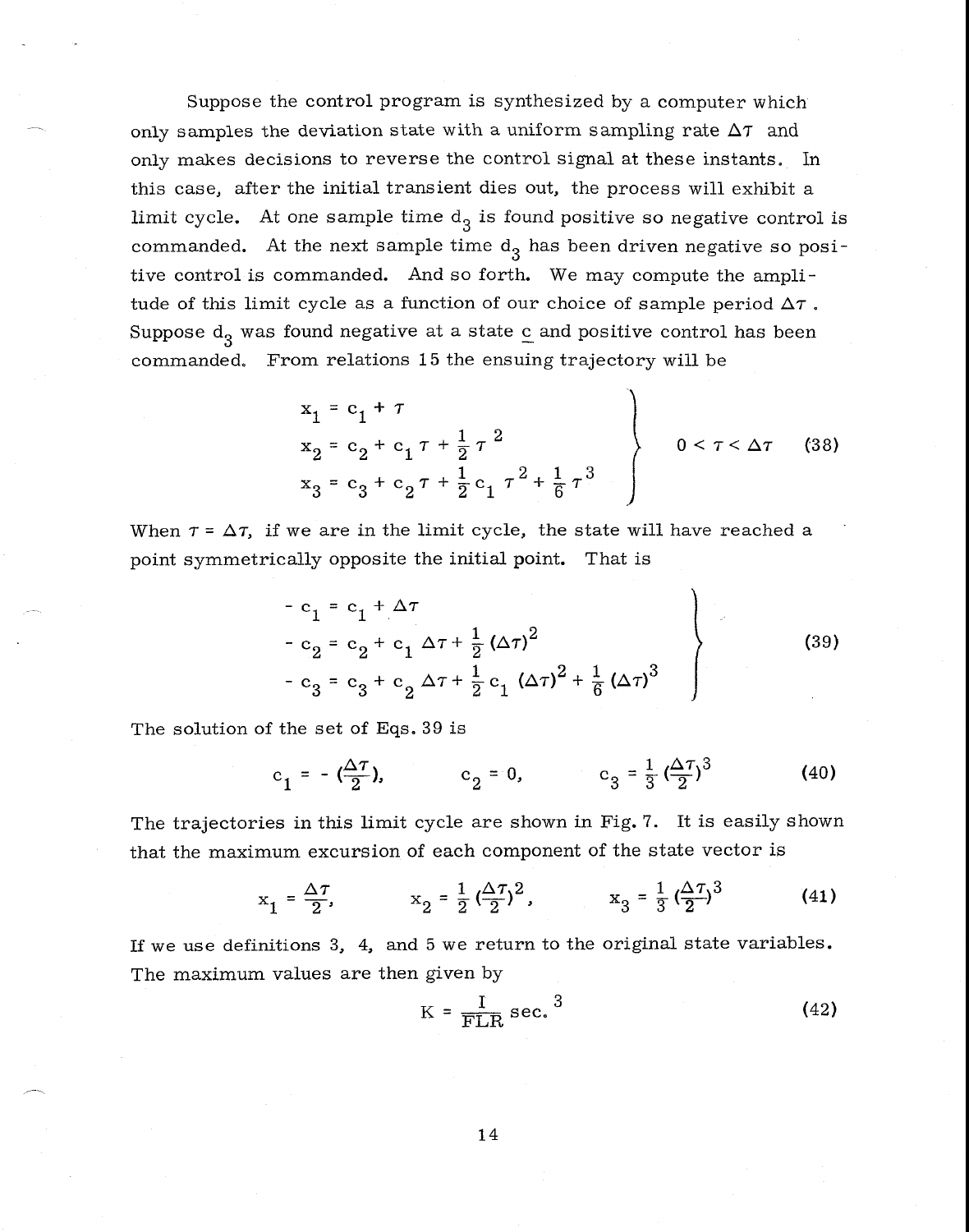$$
\ddot{\theta} = \frac{1}{K} \left( \frac{\Delta t}{2} \right), \qquad \dot{\theta} = \frac{1}{K} \frac{1}{2} \left( \frac{\Delta t}{2} \right)^2, \qquad \theta = \frac{1}{K} \frac{1}{3} \left( \frac{\Delta t}{2} \right)^3 \tag{43}
$$

For an illustration, consider the descent configuration of the lunar excursion module at minimum inertia and maximum thrust. The numbers in this case give a value for the inverse of K of about K<sup>-1</sup> = 1 degree/sec<sup>3</sup>. If we choose to exercise the gimbal control program every 2 seconds, then the resulting limit cycle will have a maximum acceleration of 1 deg/sec<sup>2</sup>, a maximum rate of  $1/2$  deg. /sec, and a maximum deviation of  $1/3$  degree.

By considering the size of the limit cycle we also have a basis for choosing a dead-zone for the reaction control system. Namely, if the objective of minimizing the use of RCS fuel is to be met, then certainly no additional control action should be taken by the RCS control program if the state lies in the vicinity of the origin as defined by the magnitude of the limit cycle. Only if the vehicle takes a large excursion away from this region should RCS impulses be used to help bring the state back to the origin.

The required control program was stated in summary 2. If the indicated cube-root in the first formula is wasteful of computer time, then the set may be reformulated in terms of  $K = c^3$ . This results in the following equivalent control program

$$
K = \frac{I}{FLR}
$$
  
\n
$$
\ddot{\theta} = \frac{d^{2}\theta}{dt^{2}}, \quad \dot{\theta} = \frac{d\theta}{dt}, \quad \theta = \theta
$$
  
\n
$$
s_{1} = sign(\dot{\theta})
$$
  
\n
$$
s_{2} = sign(\dot{\theta} + \frac{1}{2} s_{1} K \dot{\theta}^{2})
$$
  
\n
$$
u = - sign[\theta + \frac{1}{3} K^{2} \dot{\theta}^{3} + s_{2} K \dot{\theta} \dot{\theta} + s_{2} K^{2} (s_{2} \frac{1}{K} \dot{\theta} + \frac{1}{2} \dot{\theta}^{2})^{3/2}]
$$
\n(44)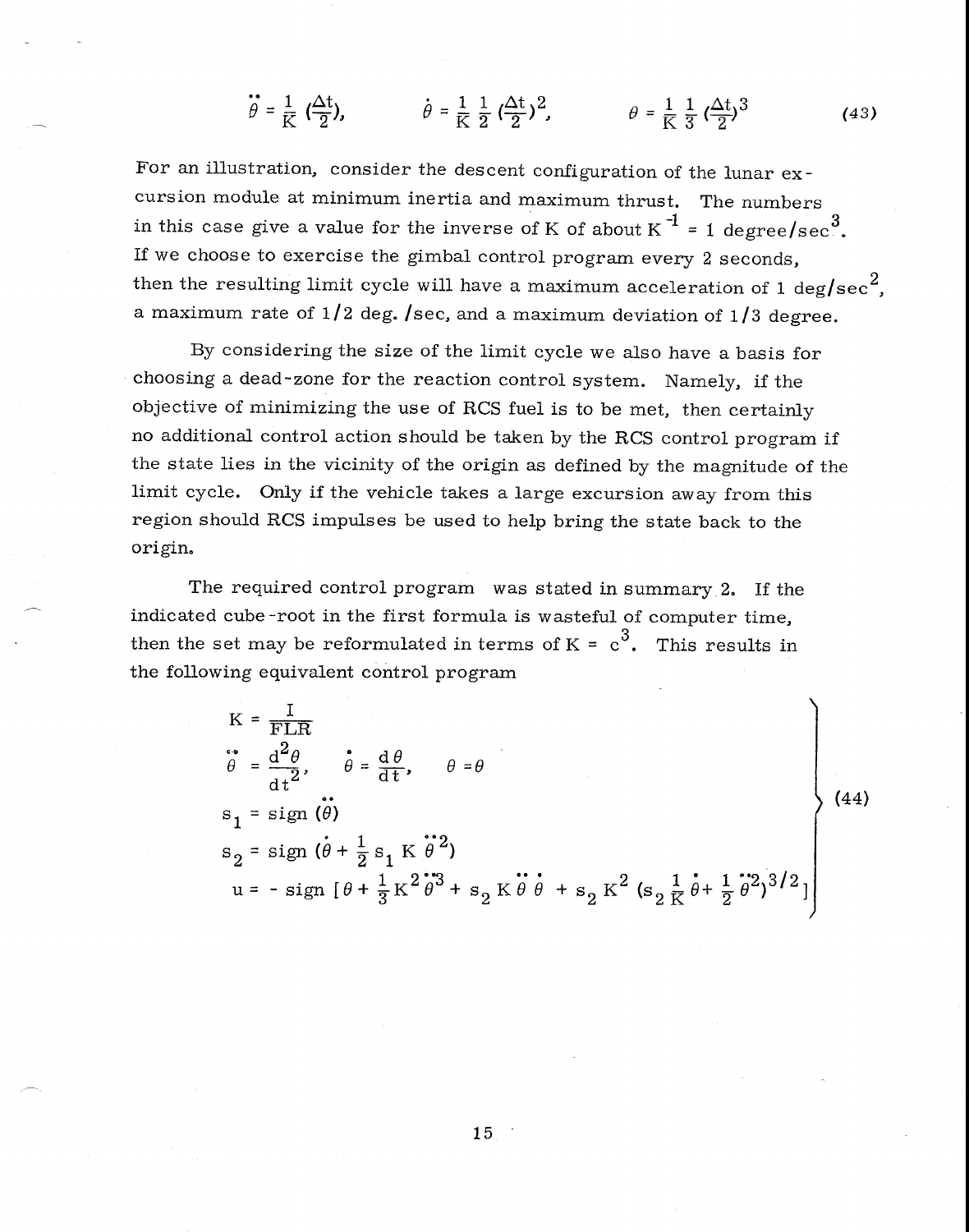Fig. 1 - The assumed dynamics of the desired attitude  $\theta_d$  and the vehicle attitude  $\theta_{V}$ .



Fig. 2 - An equivalent reduced non-dimensional problem

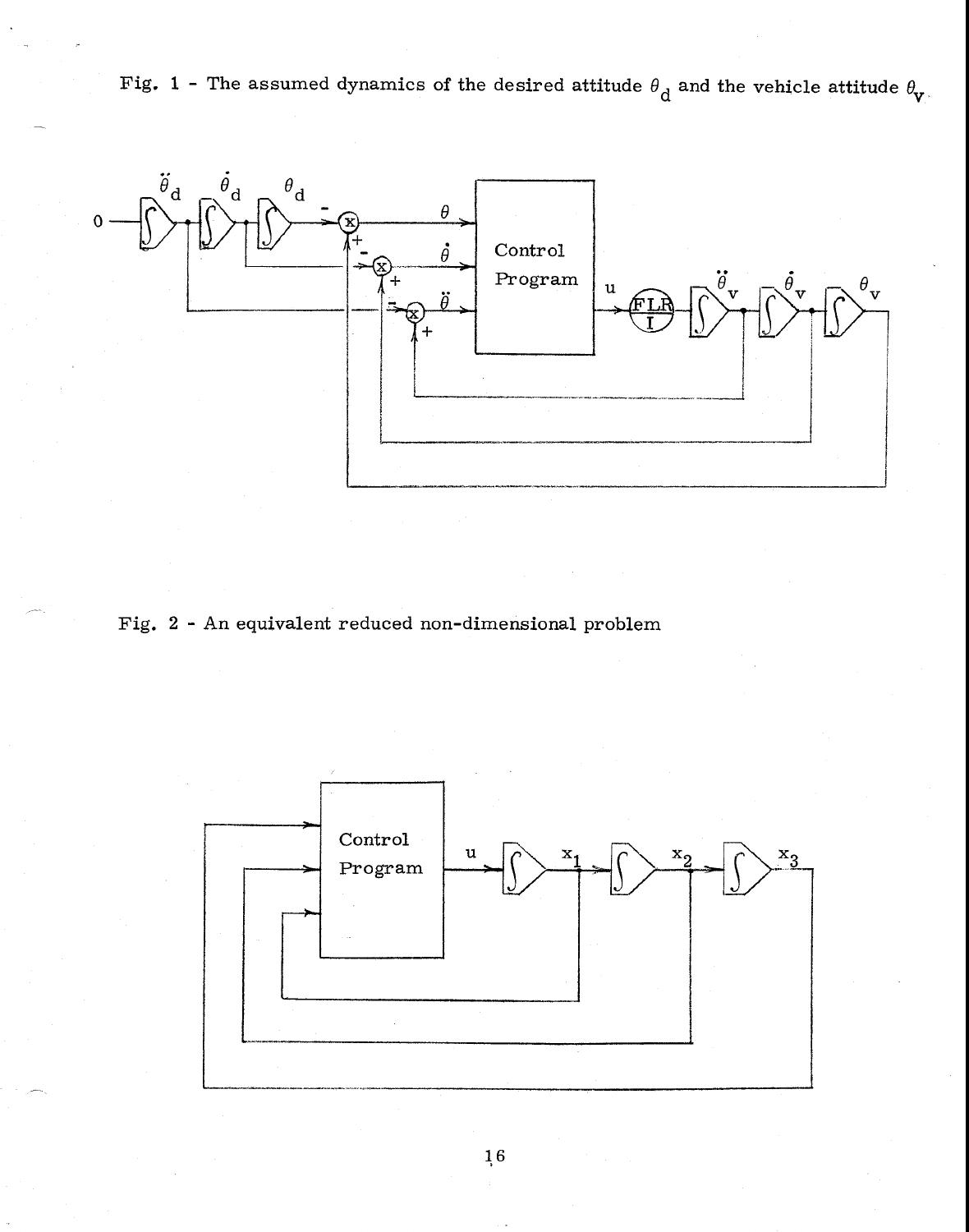Fig. 3 - No state can be driven to the plane  $d_1 = 0$  by applying the constant control  $u = sign(d_1)$ 



Fig. 4 - No state can be driven to the surface  $d_2 = 0$  by applying the constant control  $u = sign(d_2)$ 



 $1/2 < 0$  $u = -1$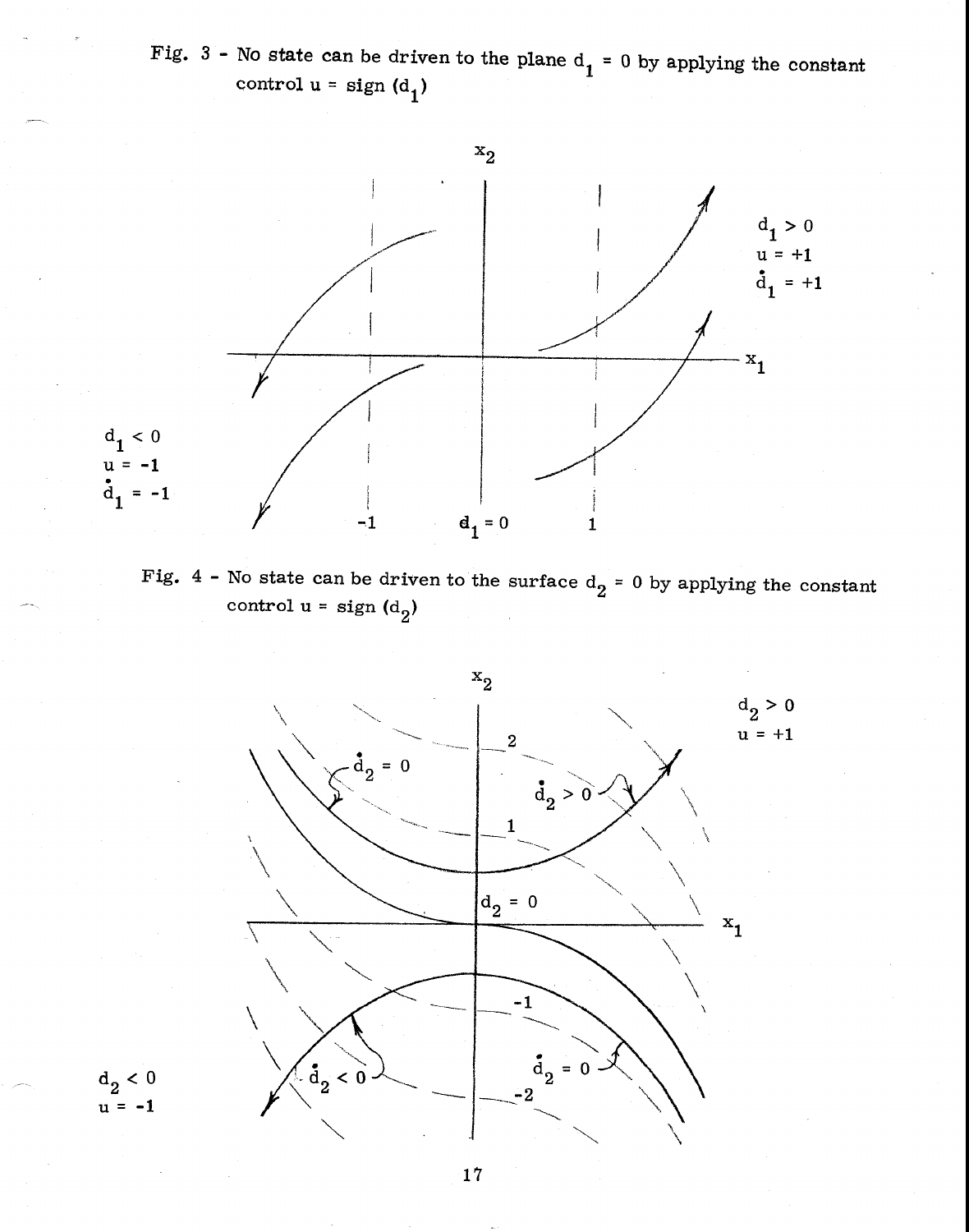Fig. 5 - Minimum time recovery from an initial bias acceleration — trajectory in state space.

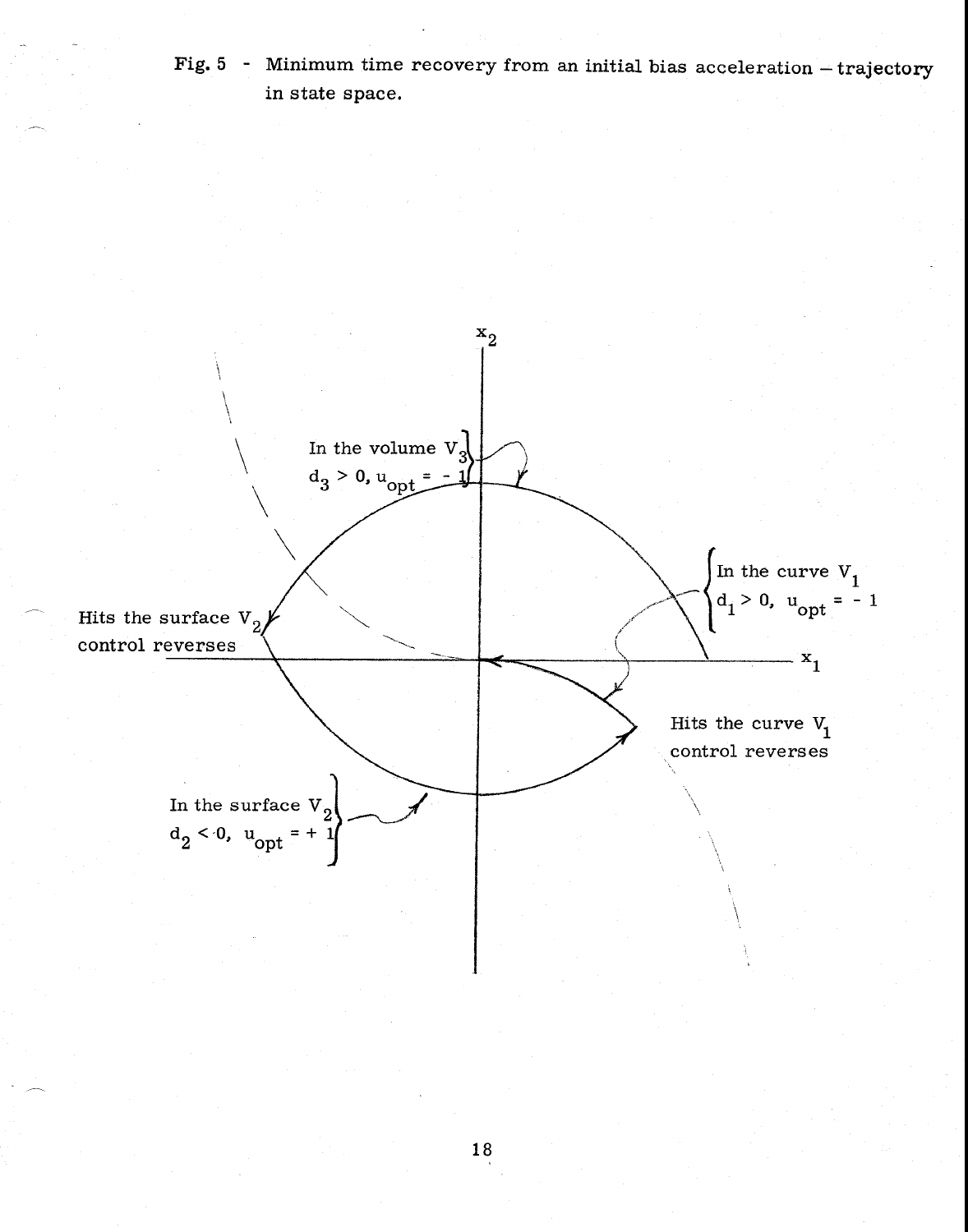Fig. 6 - Minimum time recovery from an initial bias acceleration — waveforms in the time domain,